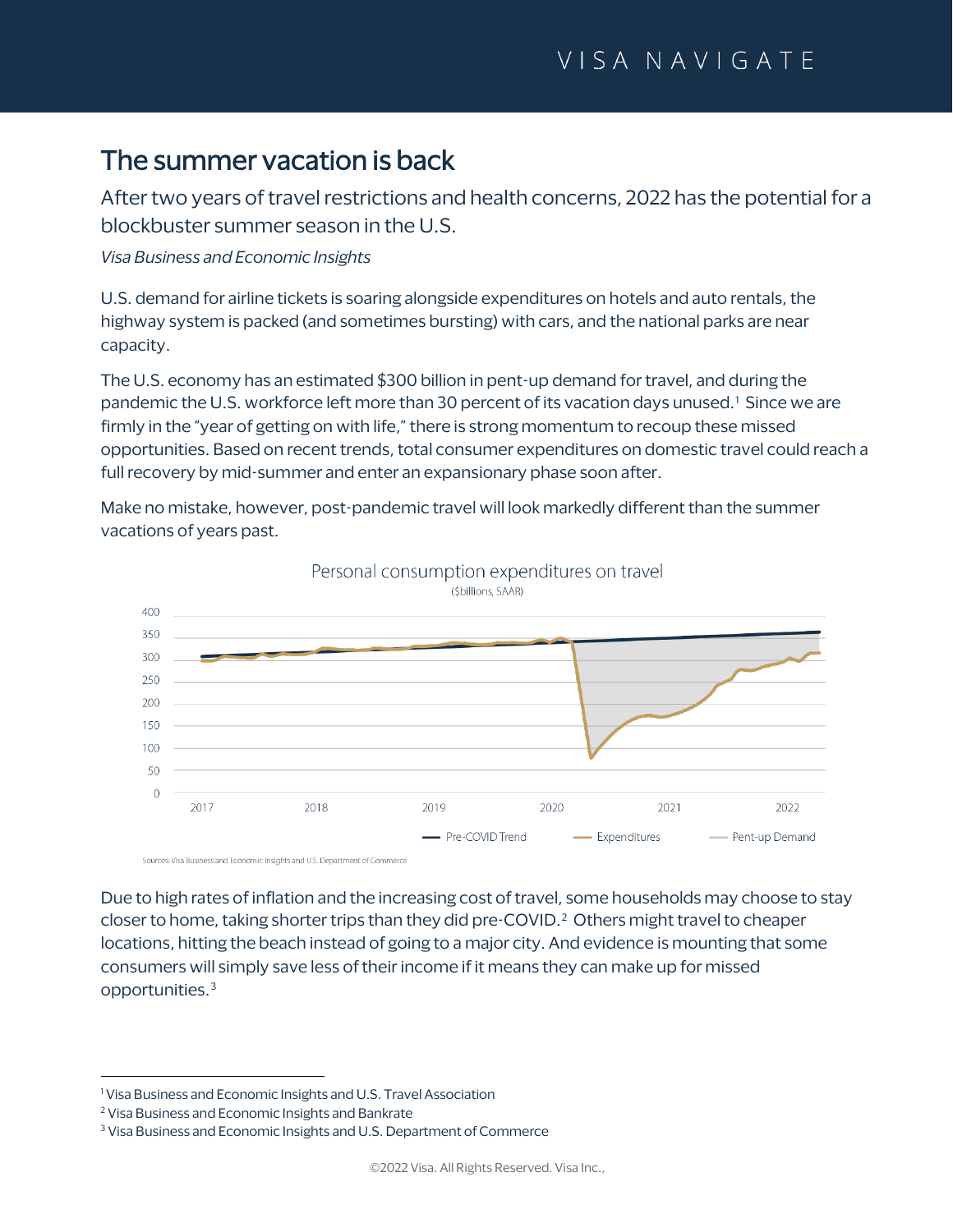So how will tourism activity ultimately unfold in 2022? To understand where the industry is headed, we first need to explore where it has been.

During the initial coronavirus shock in 2020, when the public health crisis was in its most critical phase, travel volumes plummeted almost overnight as many individuals were reluctant to get on a plane and prohibited from hopping on a cruise. Total travel spending declined by 84 percent while U.S. consumers spent more on goods and dramatically increased the amount of savings in their bank accounts. Throughout 2020, the average worker took 5.8 fewer vacation days than before the pandemic, planting the first seeds of pend-up demand. [4](#page-1-0)

## Road trip revival

The travel bug is strong in our national psyche, and with limited options in the early days of the pandemic, households resurrected a time-tested tradition: the American road trip.

In no uncertain terms, 2020 was the year of the car. After an initial contraction in road usage, the number of vehicle miles on U.S. highways rebounded quickly, even though many of us stopped driving to work. Trips to national parks recovered at a similar rate, even though 1 in 8 parks were closed for part of the year. Google searches for "best road trips" and "best camping" surged to new highs, and there were countless reports of crowded conditions on hiking trails and waterways.

All told, the data are clear: Americans weathered the lockdowns by getting in their cars and enjoying the great outdoors.



# I'll fly…but only if it's too far to drive

Then came 2021, when lockdowns were lifted and vaccines were widely distributed.

<span id="page-1-0"></span><sup>4</sup> Visa Business and Economic Insights and U.S. Travel Association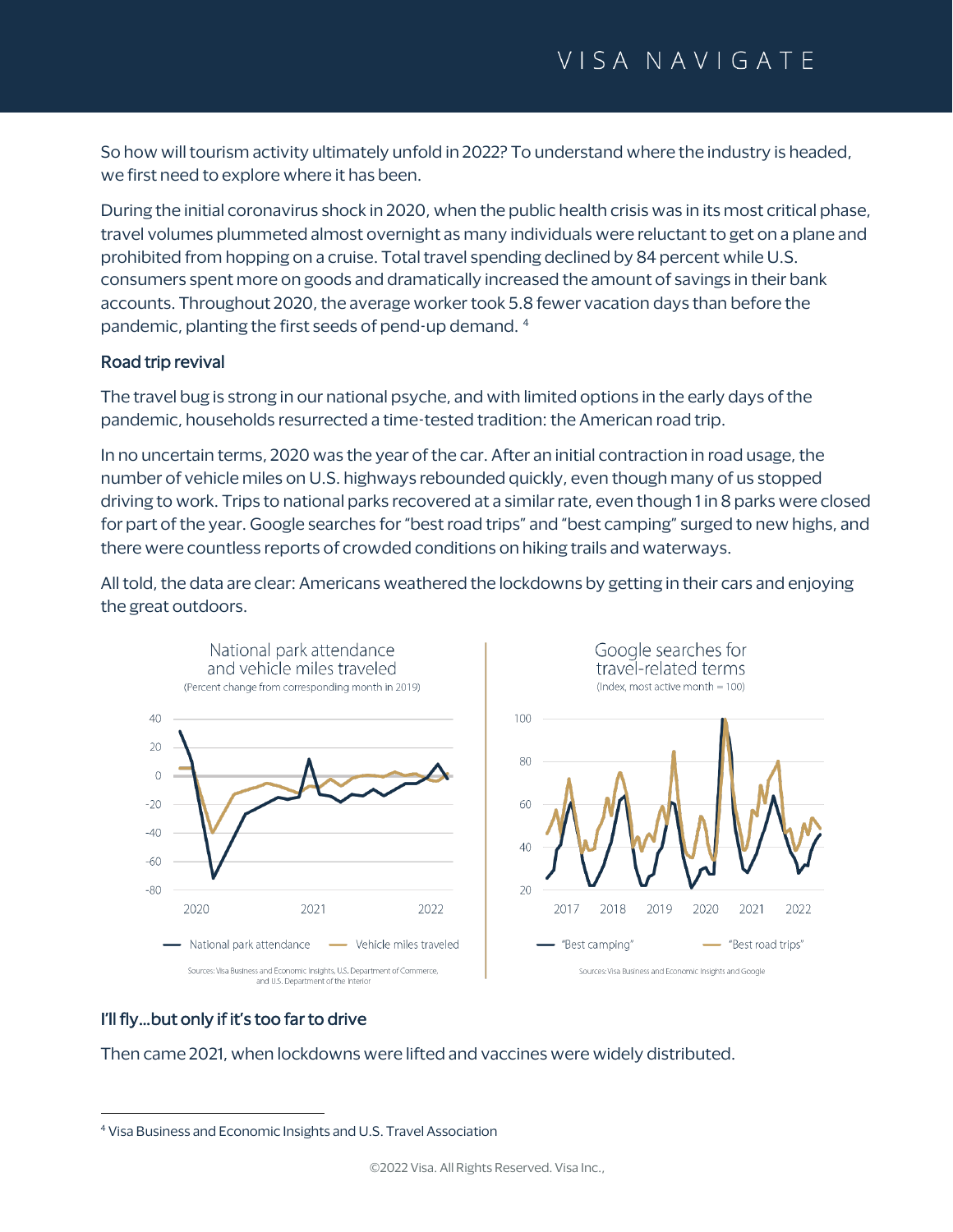Air travel began to recover, but the typical household still preferred road trips to nearby destinations.

Some of the big winners were towns like Santa Barbara, which is within driving distance of a major city and offers a variety of outdoor activities. By summer 2021, tourism activity exceeded pre-pandemic conditions in Santa Barbara and similar locations.

An air travel rebound progressed through the year, with passenger volumes slowly increasing. But flight activity had changed unexpectedly and unmistakably—the average flight got longer. Why? Because when traveling short distances, most consumers still chose to drive, with flights seen as an undesirable but tolerable necessity for longer trips.

Overall travel spending increased voraciously in 2021 but was still below normal. The typical U.S. worker took another 6.4 fewer vacation days than before the pandemic, and the pent-up demand continued to grow larger.[5](#page-2-0)



#### Will inflation dent the travel expansion?

That brings us to 2022, which is full of opportunity.

Through April, total spending on domestic travel had returned to 91 percent of pre-pandemic levels, with several categories—like car rentals and museum admissions—advancing to new highs. $6$ 

Some additional categories could see huge upswings in the coming months, including amusement parks and ocean cruises, both of which have been severely depressed by government regulation and consumer hesitation.

<span id="page-2-0"></span><sup>5</sup> Visa Business and Economic Insights and U.S. Travel Association

<span id="page-2-1"></span><sup>&</sup>lt;sup>6</sup> Visa Business and Economic Insights analysis and U.S. Department of Commerce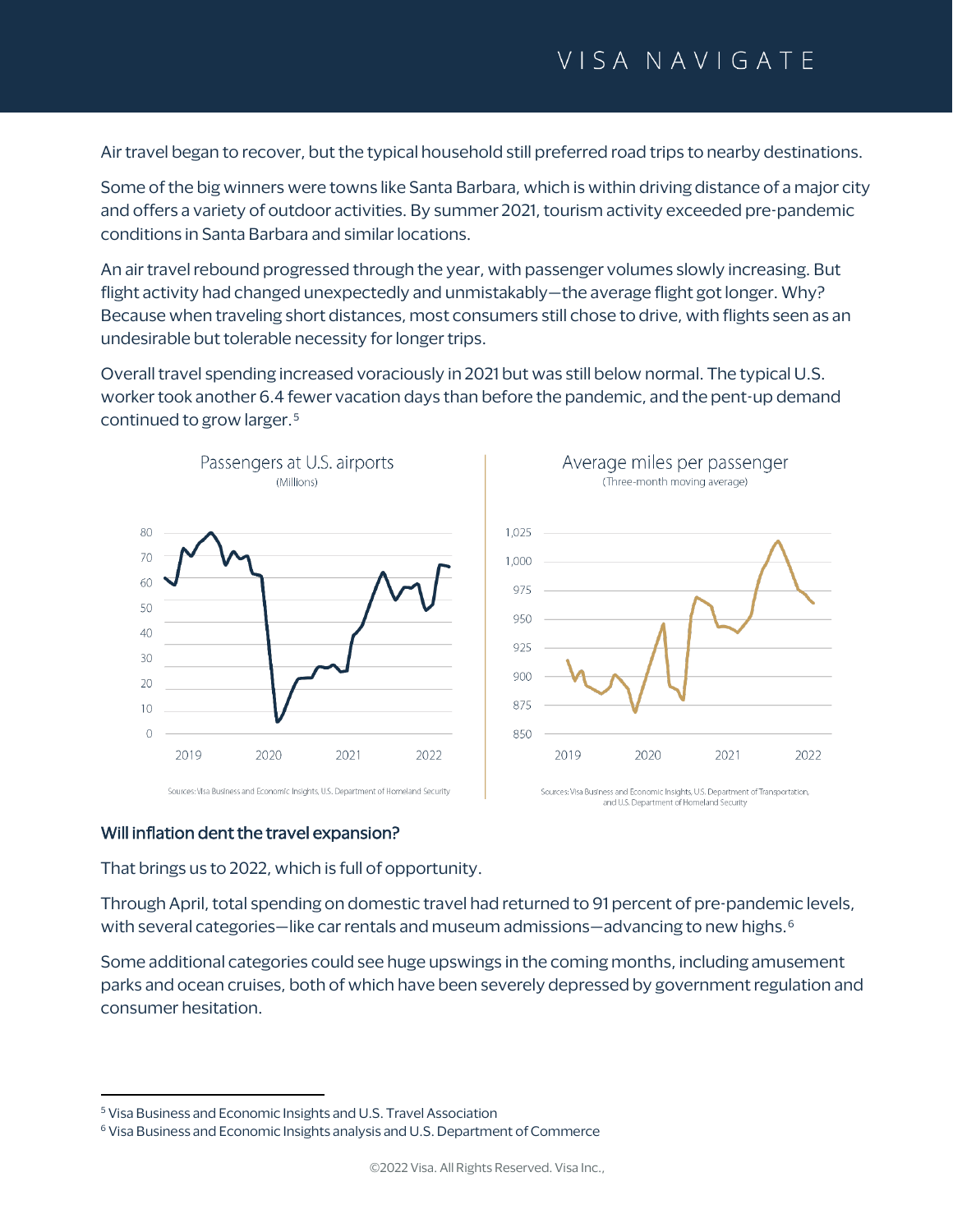The largest expenditure categories—airfare and hotel fees—have almost entirely returned to prepandemic levels and could easily set new records.

If current trends simply continue their recent trajectories, pre-pandemic travel spending will be eclipsed by June, leading to an expansionary phase by July, which is a huge milestone.

As long as consumers can manage the high rates of inflation and escalating travel costs that could impact their budgets, surpassing a full recovery and recouping the \$300 billion in pent-up demand appears likely over the next few years.

Since the start of the pandemic, travel costs have increased steeply, with some goods and services up by more than 50 percent.

At the same time, economy-wide inflation has begun to outpace wage gains, with non-discretionary expenses accounting for a growing share of average household income.

Under these circumstances, consumers will need to save less of their incomes in order to maintain their spending habits and take advantage of post-pandemic consumption opportunities. Early evidence suggests that consumers are likely to do just that, pushing through inflationary pressures to engage in some form of travel this summer, even if it means taking a shorter trip or going to a cheaper destination.

During most of the pandemic, consumers spent less on travel and other services, spent more on goods, and also built up their savings.[7](#page-3-0) That trend is now reversing, with spending on services and experiences taking top priority.



Adults planning domestic vacation next 12 months

Sources: Prosper Analytics consumer survey on behalf of Visa Business and Economic Insights, April 2022

As of April 2022, the personal savings rate had fallen to just 4.4 percent, its lowest level since 2008.

Inflation has become a meaningful factor in the average monthly budget, but rather than tighten their belts, many individuals are deciding to save less and spend more. The travel industry could be a major beneficiary of this trend.

<span id="page-3-0"></span>7

<sup>©2022</sup> Visa. All Rights Reserved. Visa Inc.,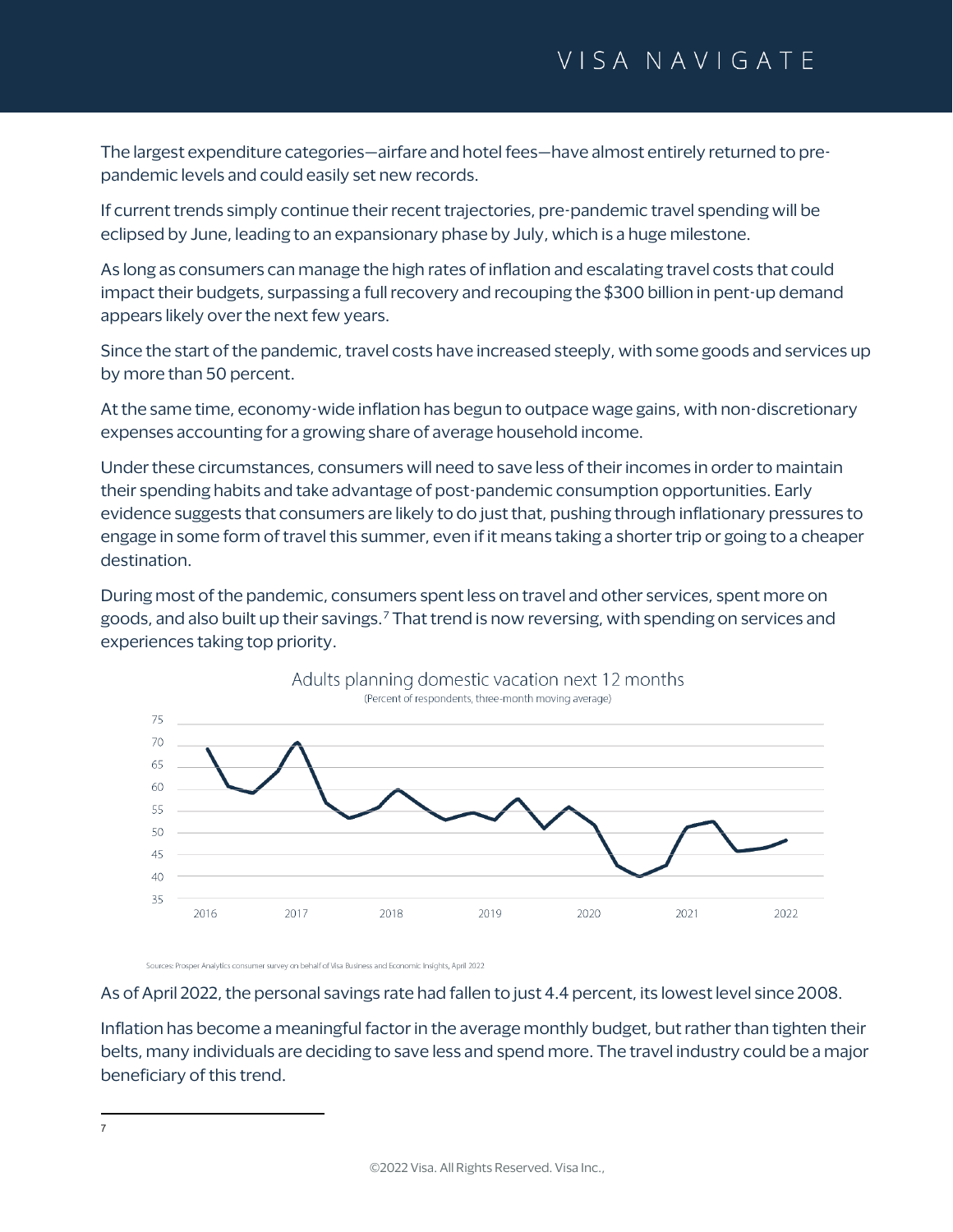Travel spending is expected to be particularly strong among two groups: business travelers and affluent consumers.

According to Visa's data on credit and debit card activity, the share of business cards with a travel transaction has almost completely recovered to its pre- pandemic rate.<sup>[8](#page-4-0)</sup> In Las Vegas, one of the most prominent cities for business travel, attendance at corporate conventions is up by an astounding 2,034 percent from last year.<sup>[9](#page-4-1)</sup> Surveys show that businesses are eager to get their teams out of video conferences and back on the road,<sup>[10](#page-4-2)</sup> and high levels of corporate profits in 2021 should lead to generous travel budgets in 2022.

For affluent consumers, the travel recovery could be even more brisk. Across the board, affluent individuals are now carrying the momentum in consumer spending. They have larger budgets for travel and can more easily absorb rising costs. They express a greater desire for summer trips and can more easily find the time to get away.<sup>[11](#page-4-3)</sup>

Affluent individuals account for only 27 percent of the population but conduct 47 percent of overall consumer spending. They are largely baby boomers and Gen Xers, but millennials are becoming affluent at rapid rates. And affluent households have an astounding amount of savings in the bank, allowing them to easily fund their upcoming travel experiences. During 2022, affluent individuals expect to increase their spending very quickly on travel-centric categories like transportation, recreation, and dining.[12](#page-4-4)



Consumer price inflation for travel-related goods and services (Percent change from January 2020 to April 2022, SA)

Sources: Visa Business and Economic Insights and U.S. Department of Labor

<span id="page-4-0"></span><sup>8</sup> Visa Business and Economic Insights and VisaNet

<span id="page-4-1"></span><sup>&</sup>lt;sup>9</sup> Visa Business and Economic Insights and Las Vegas Convention and Visitors Authority

<span id="page-4-2"></span><sup>&</sup>lt;sup>10</sup> Visa Business and Economic Insights and U.S. Travel Association

<span id="page-4-3"></span><sup>11</sup> Prosper Analytics consumer survey on behalf of Visa Business and Economic Insights, April 2022

<span id="page-4-4"></span><sup>&</sup>lt;sup>12</sup> Visa Business and Economic Insights and Federal Reserve Bank of New York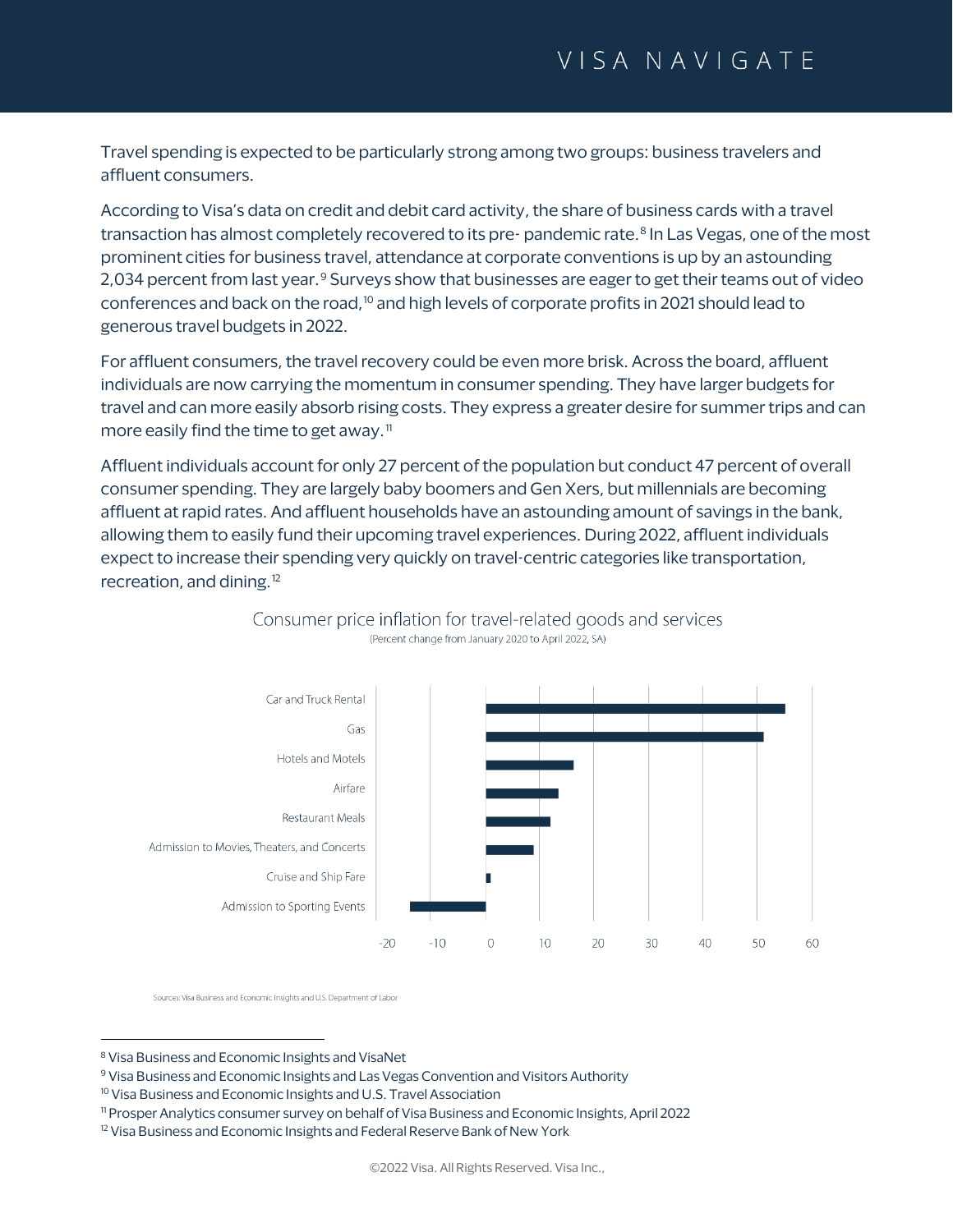The U.S. travel industry is expected to reach a full recovery when it returns to pre-pandemic levels of activity—approximately \$350 billion in annual travel expenditures.

Beyond that, a period of above-trend growth will be needed to recoup the \$300 billion in pent-up demand accrued during the pandemic. It will take at least 18 months of above-trend activity for affluent consumers to recoup their share of the pent-up demand. Under this scenario, the tourism industry would be partially restored by early 2024.

For middle- and lower-income households, a full restoration of travel spending will likely take a little longer. Middle- and lower-income travelers are expected to hit their stride next year, when inflation will likely subside and household budgets might be more forgiving. By then, all types of consumers would be contributing to above-trend growth, although it could take until sometime in 2025 or later for spending to catch up to the full \$300 billion in pent-up demand.

### Where will travel opportunities rebound the fastest?

During the upcoming travel season, the states with the highest potential upside are also some of the largest.

In particular, California has a huge amount of pent-up demand, with residents still taking 32 percent fewer vacations than in 2019 and local tourism businesses still only 75 percent recovered.<sup>[13](#page-5-0)</sup> The state's tourism industry is approximately \$50 billion below pre-covid revenues, so a meaningful California recovery could account for a large portion of any upcoming travel surge.<sup>[14](#page-5-1)</sup>

And a rapid California rebound appears increasingly likely. In the first quarter of 2022, approximately 13.2 million passengers traveled through Los Angeles International Airport—more than double the figure during the previous year.<sup>[15](#page-5-2)</sup> San Francisco International Airport has served 7.5 million passengers so far in 2022, which is almost triple the number in 2021.<sup>[16](#page-5-3)</sup>

The state with the lowest potential upside is Arizona, largely because it has already done very well. There, the travel recovery index is above 100 percent, and the vacation deficit is down to 1 percent.<sup>17</sup> By these metrics, Arizona was an early leader in the nationwide travel rebound and has very little ground to make up.

And then there are states like New York and Illinois, which have prominent cities that typically attract a lot of visitors. Both are near the middle of the pack in travel recovery and vacation deficits, leaving these states with an even balance of risk and opportunity. What type of activity can they expect in 2022? That may just depend on our collective appetite to leave the house and explore.

<span id="page-5-0"></span><sup>&</sup>lt;sup>13</sup> Visa Business and Economic Insights, U.S. Department of Labor, and VisaNet

<span id="page-5-1"></span><sup>&</sup>lt;sup>14</sup> Visa Business and Economic Insights and California Travel Forecast from Tourism Economics provided by Visit California

<span id="page-5-2"></span><sup>&</sup>lt;sup>15</sup> Visa Business and Economic Insights and Los Angeles International Airport

<span id="page-5-4"></span><span id="page-5-3"></span><sup>&</sup>lt;sup>16</sup> Visa Business and Economic Insights and San Francisco International Airport

<sup>&</sup>lt;sup>17</sup> Visa Business and Economic Insights, U.S. Department of Labor, and VisaNet